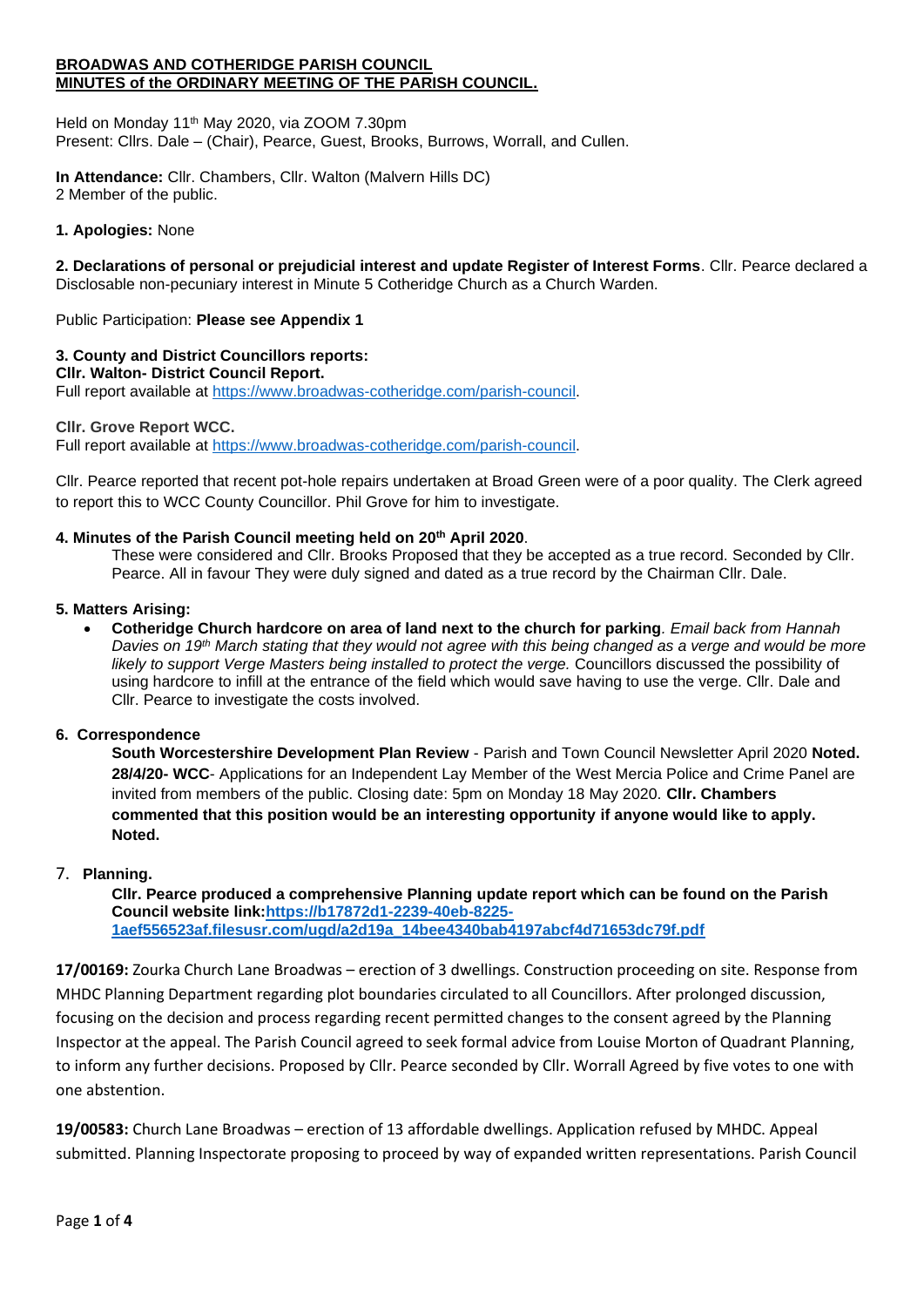had written requesting that the appeal be held in abeyance until such time as a hearing can take place but this had been rejected by the Inspector. Inspector to issue his questions "in the next few days".

**19/00532:** 1 Cotheridge Court Cotheridge – Conversion of outbuildings into ancillary living accommodation. The Parish Council has supported this application. No change.

**19/00957:** Stone Farm Broadwas – Conversion of former barn to dwelling. Response submitted indicating that the Parish Council has no objections to this application. No change.

**19/01812:** Ivy House Farm Broadwas – Replacement of windows in Listed Building. The Parish Council resolved to make no comments regarding this application. No change.

**19/01832:** Tack Farm Broadwas – Erection of outdoor arena. Parish Council has submitted comments regarding vehicular access and drainage and in support of neighbours' concerns regarding loudspeakers, flood lights and hours of use. (Note – New vehicular access understood to be subject of separate planning application currently being verified by MHDC.) The Clerk was requested to notify MHDC that there is no evidence of site notices being displayed.

**20/00313:** Upper Howsen Farm Cotheridge – Development to facilitate change of use from agriculture to visitor accommodation. Parish Council responded indicating no comments. No change

**20/00332:** 2 Eversfield Cottages Stoney Ley Broadwas – Two storey extension and detached garage. The Parish Council resolved to make no comments regarding this application. No change.

**Revision to SWDP:** Joint representation with other parish councils submitted expressing concern regarding change in methodology for assessing Category 2 settlements. Latest response from Wychavon District Council (as lead local authority) circulated by separate email to all Councillors.

# **8. Gigabyte/Fibre connection for Broadwas and Cotheridge project:**

Report from Cllrs. Burrows, Cullen, and Dale.

An update report was produced by Cllr. Burrows which has been uploaded to the Parish Council website.

Cllr. Burrows circulated a comprehensive update report. At the meeting he explained that there were two main questions.

Should we continue?

If we do how could we drive up the numbers?

Cllr. Guest asked whether this is now worth pursuing? Cllr. Cullen suggested the Parish Council gives one more push.

Cllr. Cullen suggested a note through people's doors or by word of mouth through phone calls Action: Cllr. Burrows to put together an A5 advisory sheet that Councillors could use to generate interest. Councillors Dale, Cullen, Worrall, and Brooks offered to spread the word and Cllr. Brooks offered to email this out to contacts he has. Cllr Burrows will also contact all those who have responded as some have come forward and offered to help.

# **9.Grant request 2020/21 from Broadwas Sports Association.**

Broadwas Sports Association is applying for a grant of £1000 towards the cost of lawns maintenance during government COVID 19 restrictions. Councillors discussed where its members came from and whether the membership extended beyond the Parish. Councillors also noted that the overall grants budget for the year was only £1000 and that the Parish Council gives regular grants to other organisations which it was felt needed to be considered before giving the grant. It was noted that Lower Broadheath have just given a grant of £250 towards this same cause. Cllr. Burrows Proposed and Cllr. Cullen Seconded that a grant of £250 be approved All in favour.

### **10. Progress Reports:**

**a) Treasurers Report (Payments and Receipts).**

**Cllr. Guest Proposed and Cllr. Pearce Seconded that all payments be approved including the payment for Broadwas Sports Association for £250.00. All in favour.**

| May 11th, 2020 Payments List |  |
|------------------------------|--|
|                              |  |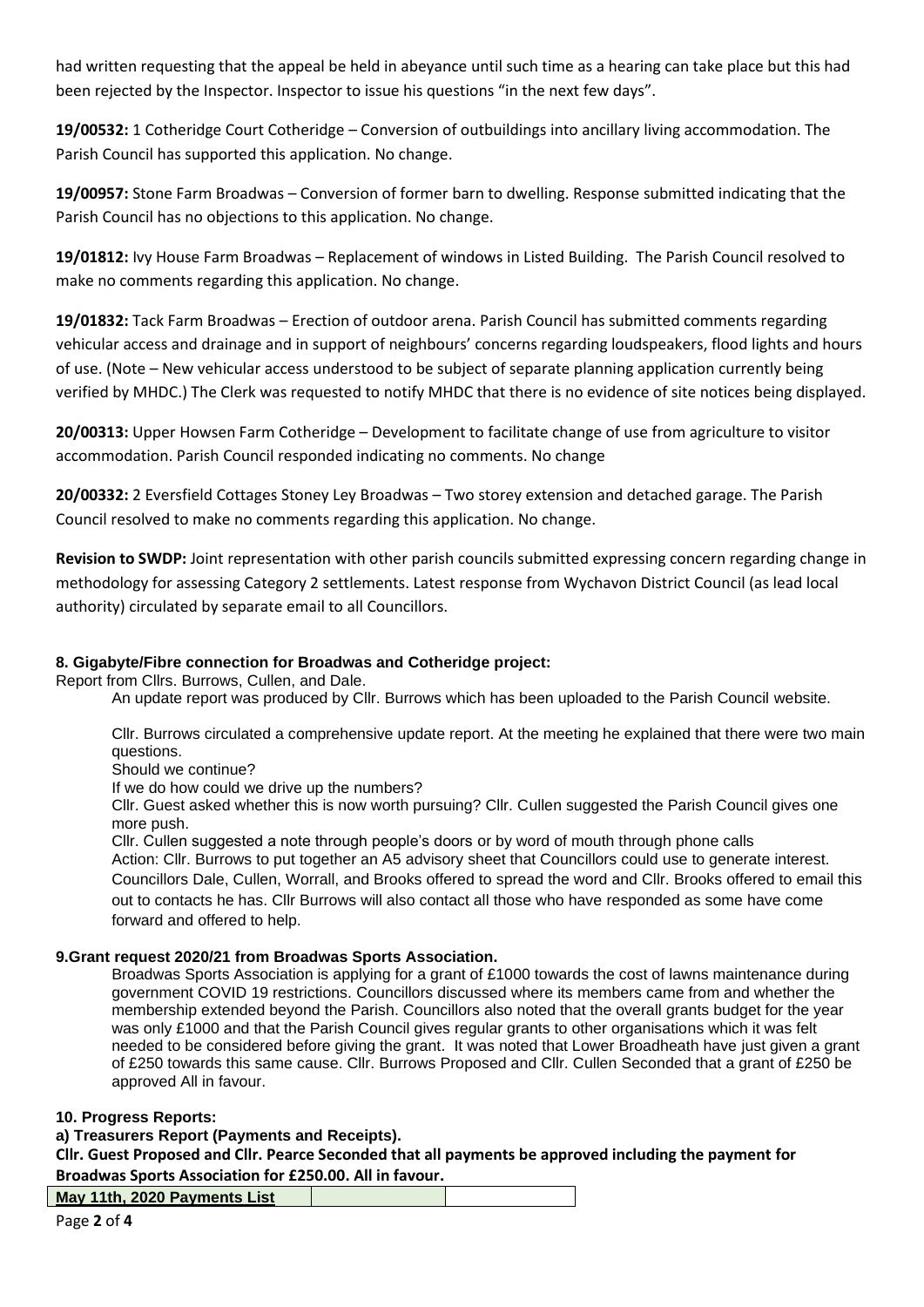| Payee                                  | <b>Description</b>      | <b>TOTAL</b> |             |
|----------------------------------------|-------------------------|--------------|-------------|
|                                        | Clerk Salary Apr        |              |             |
| C Hirst                                | 20                      | £            | 330.48      |
|                                        | <b>Tax Deductions</b>   |              |             |
| <b>HMRC</b>                            | Apr 20                  | £            | 82.40       |
|                                        | Clerk expenses          |              |             |
| C Hirst                                | to May 11, 2020         | £            | 6.70        |
|                                        | Public Open             |              |             |
|                                        | Space                   |              |             |
| RJC Landscaping                        | inspections             | £            | 60.00       |
|                                        | <b>Grass Cutting</b>    |              |             |
| RJC Landscaping                        | <b>Berryfields</b>      | £            | 194.00      |
| RJC Landscaping                        | PLO April               | £            | 30.00       |
|                                        | Mow play area           |              |             |
| RJC Landscaping                        | 5th May                 | £            | 30.00       |
|                                        | Playing fields 5th      |              |             |
| RJC Landscaping                        | May                     | £            | 97.00       |
|                                        | Parish Council          |              |             |
| <b>BHIB Councils Insurance</b>         | Insurance               | £            | 338.44      |
|                                        | <b>Shared Black ink</b> |              |             |
| Wyre Piddle Parish Council             | and box of paper        | £            | 10.82       |
| <b>TOTALS</b>                          |                         | £ 1,179.84   |             |
| Total Cash at Bank at 6 May 2020       |                         |              |             |
| <b>Treasurers Account</b>              |                         |              | 15,162.78   |
| N.S. & I                               |                         | £            | 39,178.37   |
| <b>Treasurer's Account Berryfields</b> |                         | £            | 10,267.42   |
|                                        | <b>TOTAL</b>            | £            | 64,608.57   |
| <b>Receipts:</b>                       |                         |              |             |
|                                        | Precept                 |              |             |
| <b>MHDC</b>                            | Payment 1               | £            | 10,400.00   |
| <b>Total Receipts not previously</b>   |                         |              |             |
| reported                               |                         |              | £ 10,400.00 |

#### **b) Budget Review at 26th April 2020. PROPOSAL Cllr. Guest:**

Parish Council income is £23k

The P.C. could treat the £30k for village Hall and the £8k for broadband as exceptional expenditure and take from reserves and remove the £20k for Berryfields.

That would leave the P.C. £2,967 within budget but the increase you suggest would leave the P.C. with an overspend of £2k assuming we did not spend the contingency. It was agreed that the Parish Clerk would produce a monthly current spend/forecast, and that the position should be formally reviewed in 6 months time in line with planning for 2021/22

# **Cllr. Guest Proposal:**

1. **Berryfields Development** budget to be withdrawn allowing the redistribution of £20k

- 2. **Legal** to be increased to £3,000 = an increase of £2,500 (in line with Roberts figure)
- 3. **Berryfields Playground fund** to be kept at £1,000
- 4. **Contingency** budget is to increase to absorb the residue = £2,000

This would balance books which would ensure that statutory requirements were met.

Cllr. Guest Proposed, Cllr. Pearce Seconded that the Budget Review detailed be approved. All in favour. The clerk agreed to forward the revised budget and produce a report each month on expenditure to date to budget.

# **c) Parish Council Insurance Renewal.**

The Clerk reported that the Parish Council General Insurance was due for renewal on 1<sup>st</sup> June 2020. The renewal has come through from BHIB (2019 cost was £336.11) proposal for 2020 is £338.44.

2<sup>nd</sup> Quote received from Zurich Insurance for like for like at £553.18 for a 1-year commitment or £517.47 if we commit to a 3-year term. A 3<sup>rd</sup> quote from Came and Co "Pen" is for £351.00 per year in a 3-year term. Cllr. Guest Proposed and Cllr. Brooks Seconded that BHIB quote at £338.44 be approved for payment. All in favour.

**d)Bank Reconciliation at 27th April 2020.** The bank reconciliation was checked as reconciled and noted.

**e) RJC Update Report April 2020.** Noted and on the Parish Council website.

**f).** Lengthsman Update – The Clerk reported that notification had come from WCC Lengthsman Scheme to say that, subject to the Clerk submitting a COVID 19 Risk Assessment for approval that once approved the Lengthsman could recommence undertaking limited, specified duties. Some Councillors expressed disappointment at the way in which